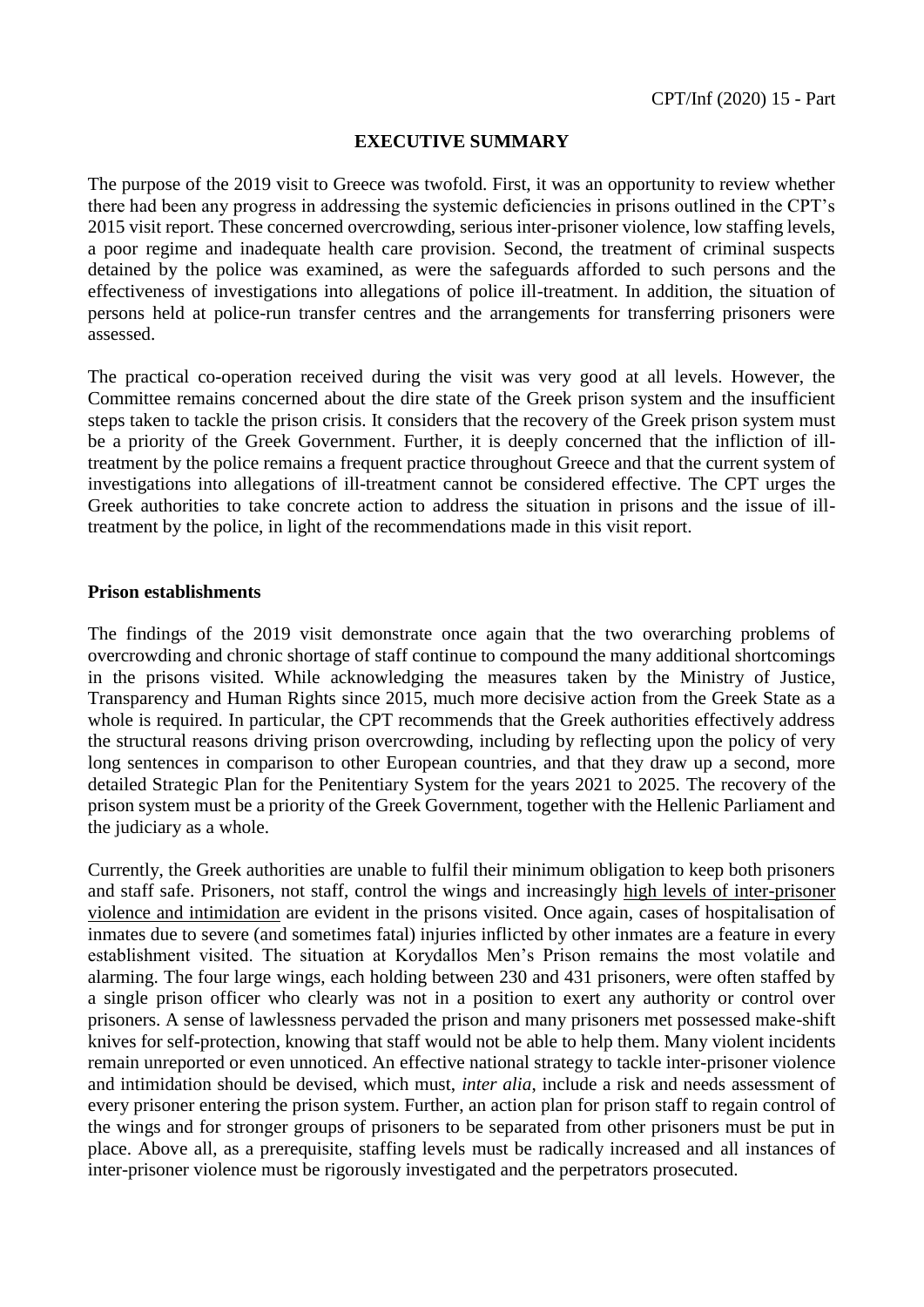At Nigrita Prison, a number of credible allegations were received of physical ill-treatment of foreign national prisoners by prison officers, supported by external perimeter guards. Staff must be told that such behaviour is unacceptable. Further, perimeter guards should be trained in the proportionate use of force and there must be stringent recording of all instances of use of force.

As regards living conditions at the time of the 2019 visit, they were generally adequate in some wings of Chania, Nigrita and Trikala Prisons. In contrast, in other parts of these prisons and in much of Korydallos Men's and Thessaloniki Prisons far too many prisoners (usually those prisoners with no financial resources or relatives to support them) continue to be held in conditions which represent an affront to their human dignity. Most wings at Korydallos Men's Prison were severely overcrowded with poor material conditions; for instance, up to seven persons in a 9.5m<sup>2</sup> cell containing filthy mattresses and blankets, infested with bed bugs and with mould on the walls and ceiling. The conditions in certain sections such as Special Area C at Korydallos Men's Prison (where up to five prisoners were held in cells of only 6m²), and the unsupervised disciplinary unit at Nigrita Prison, can easily be considered to amount to inhuman and degrading treatment. Steps must be taken to decrease the occupancy levels to ensure that every prisoner is provided with at least 4m² of living space, excluding the sanitary annexe, and all prisoners must have their own bed. Urgent steps should be taken progressively to reduce the overcrowding at Korydallos Men's and Thessaloniki Prisons, both of which were operating at over 140% of their official capacity. Further, a rolling programme of maintenance of the wings should be put in place and prisoners must be provided with appropriate quantities of hygiene products and have regular access to hot water.

As regards regime, in all prisons visited the management attempted to create as many "jobs" as possible but for most prisoners such work was largely notional (e.g. cleaning for an hour or two a day). Further, there was a clear lack of any organised recreational, sports/gym or vocational activities on offer. The promotion of "Second chance schools" is positive; however, there is a need to expand their provision as well as that of other educational and offender management courses. It is also necessary that sentence plans for prisoners be elaborated with a view to their re-integration into society. In sum, much more needs to be done to provide prisoners with a programme of purposeful activities.

The widespread deficiencies regarding the state of health care services in prisons persist. Problematic issues such as access to health care, medical screening upon arrival or medical confidentiality are all compounded by the severe shortage of health care staff and the continued lack of integrated management of health care services. Prisoners and custodial staff should not have access to medical records, be distributing medicines or be present during medical consultations. Also, steps should be taken to ensure that all prisoners are able to obtain an AMKA social security number as this is a prerequisite for the provision of appropriate medication and the reimbursement of prison health care services. Further, the medical assessment of all newly arrived prisoners within 24 hours of admission must include routine screening for transmissible diseases, as well as screening for, recording and reporting of injuries. In addition, a comprehensive strategy for the provision of assistance to prisoners with drug-related problems should be drawn up.

Responsibility for the oversight of Korydallos Prison Health Centre (the former prison hospital) was transferred to the Ministry of Health in 2018. However, it is disappointing that many of the fundamental deficiencies identified by the Committee in 2015 persist, such as the lack of medical and nursing staff, very poor living conditions and the continued warehousing of the old and infirm. In particular, the CPT recommends that urgent steps be taken to increase significantly the number of qualified health care personnel, reduce the occupancy levels and repair the toilet and washing facilities. Further, the system of medicine dispensing and administration should be reviewed.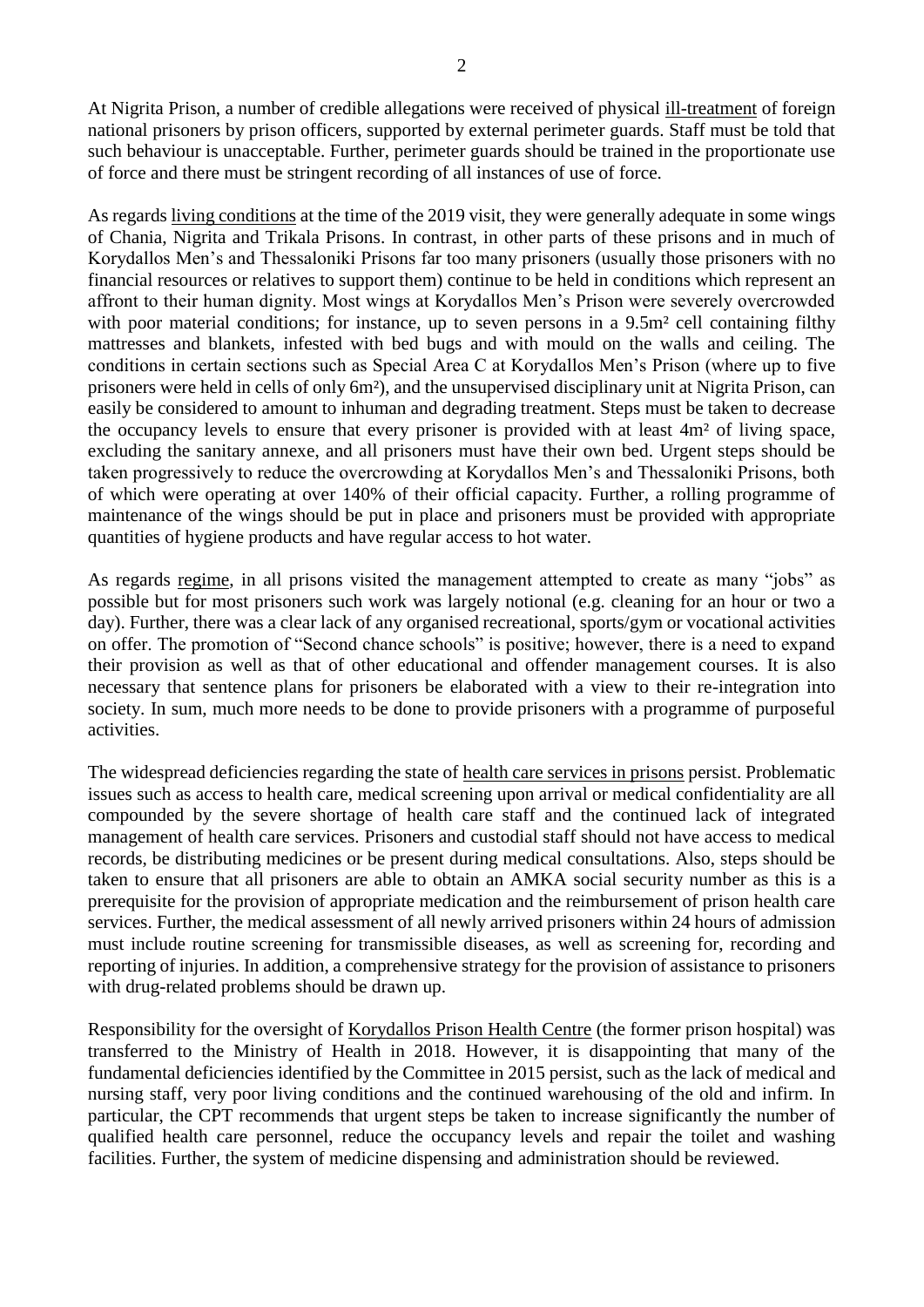The CPT highlights its deep concern about the treatment of two patients at the Centre which, in addition to being grossly neglectful, could be considered as inhuman and degrading, as they were being denied the nursing or medical care they required. Urgent action is required to improve the quality of care and to transform the Centre into a professional care-oriented medical facility.

The dire staffing situation in all the prisons visited must be addressed without delay in order to guarantee an effective control and a safe environment for prisoners and staff alike. The announced recruitment and increase of custodial officers represents a start but it remains wholly insufficient. The staffing levels in all Greek prisons must be reviewed and the working conditions of prison staff improved. Further, a comprehensive plan for staff training should be developed. The CPT also makes a number of recommendations to ensure that prisoners are informed about their rights and of the disciplinary procedures. In addition, it recommends the introduction of a proper reception and induction process, improvements in prisoners' contact with the outside world and the development of a formal system of complaints.

## **Police establishments**

The CPT has been highly critical about the treatment of criminal suspects by elements of the Hellenic Police and remains concerned that, despite overwhelming indications to the contrary, the Greek authorities have to date consistently refused to accept that police ill-treatment is a serious problem in Greece.

The findings of the 2019 visit indicate once again that the infliction of ill-treatment by the police, especially against foreign nationals and persons from the Roma community, remains a frequent practice throughout Greece. The CPT's delegation received a high number of credible allegations of excessive use of force and unduly tight handcuffing upon apprehension and of physical and psychological ill-treatment of criminal suspects during or in the context of police interviews. Alleged ill-treatment mainly consisted of slaps, punches and kicks as well as blows with truncheons and metal objects to the body and head. It also received some allegations involving blows with a stick to the soles of the feet (falaka) and the application of a plastic bag over the head during police interviews, reportedly with the aim of obtaining a confession and a signed statement. None of the persons who alleged ill-treatment had been allowed to make a phone call or to contact a lawyer during their initial questioning by the police. Further, a great number of allegations of verbal abuse of detained persons was received, including of racist/xenophobic remarks by police officers.

The Greek authorities must ensure that all police officers understand clearly that any form of illtreatment of detained persons constitutes a criminal offence and will be prosecuted accordingly. The authorities should also actively promote a culture change within the ranks of the Hellenic Police and provide regular professional training for police operational officers and investigators, including on appropriate interview and investigation techniques.

In the CPT's view, the current system of investigations into allegations of ill-treatment cannot be considered effective. The establishment of a "National Mechanism for the Investigation of Arbitrary Incidents" within the Ombudsman's Office, operational since June 2017, represents a step in the direction of creating a fully independent police complaints body. However, the CPT has a number of concerns as to whether it is able to be fully effective, particularly as it provides no oversight of the criminal investigation into alleged ill-treatment cases. The CPT recommends that the Mechanism be provided with significantly more resources and be granted supplementary powers.